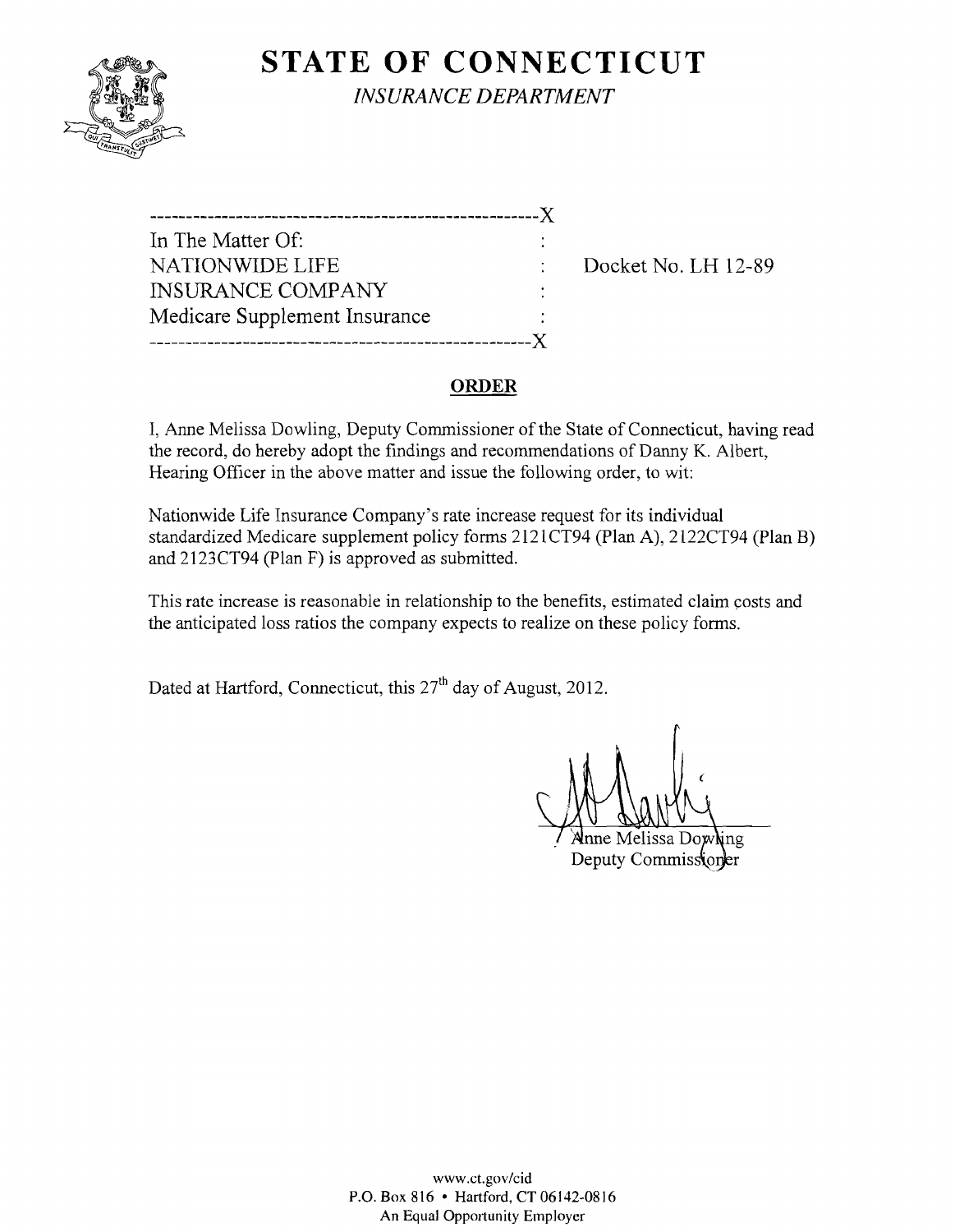# **STATE OF CONNECTICUT**



*INSURANCE DEPARTMENT* 

------------------------------------------------------)( In The Matter Of: NATIONWIDE LIFE : Docket No. I.H 12-89 INSURANCE CONIPANY Medicare Supplement Insurance -----------------------------------------------------)(

### **PROPOSED FINAL DECISION**

## **1. INTRODUCTION**

The Insurance Commissioner of the State of Connecticut is empowered to review rates charged for individual and group Medicare supplement policies sold to any resident of this State who is eligible for Medicare. The source for this regulatory authority is contained in Chapter 700c and Section 38a-495a of the Connecticut General Statutes.

After due notice a hearing was held at the Insurance Department in Hartford on August 16,2012 to consider whether or not the rate increase requested by Nationwide Life Insurance Company on its individual standardized Medicare supplement business should be approved.

No members from the general public attended the hearing.

No representatives from Nationwide Life attended the hearing.

The hearing was conducted in accordance with the requirements of Section 38a-474, Connecticut General Statutes, the Uniform Administrative Procedures Act, Chapter 54 of the Connecticut General Statutes, and the Insurance Department Rules of Practice, Section 38a-8-1 et seq. of the Regulations of Connecticut State Agencies.

A Medicare supplement (or Medigap) policy is a private health insurance policy sold on an individual or group basis which provides benefits that are additional to the benefits provided by Medicare. For many years Medicare supplement policies have been highly regulated under both state and federal law to protect the interests of persons eligible for Medicare who depend on these policies to provide additional coverage for the costs of health care.

Effective December 1, 2005, Connecticut amended its program of standardized Medicare supplement policies in accordance with Section 38a-495a of the Connecticut General Statutes, and Sections 38a-495a-l through 38a-495a-2l of the Regulations of Connecticut Agencies. This program, which conforms to federal requirements, provides that all insurers offering Medicare supplement policies for sale in the state must offer the basic "core" package of benefits known as Plan A. Insurers may also offer anyone or more of eleven other plans (Plans B through L).

> *www.ct.gov/cid*  P.O. Box 816 • Hartford, CT 06142-0816 An Equal Opportunity Employer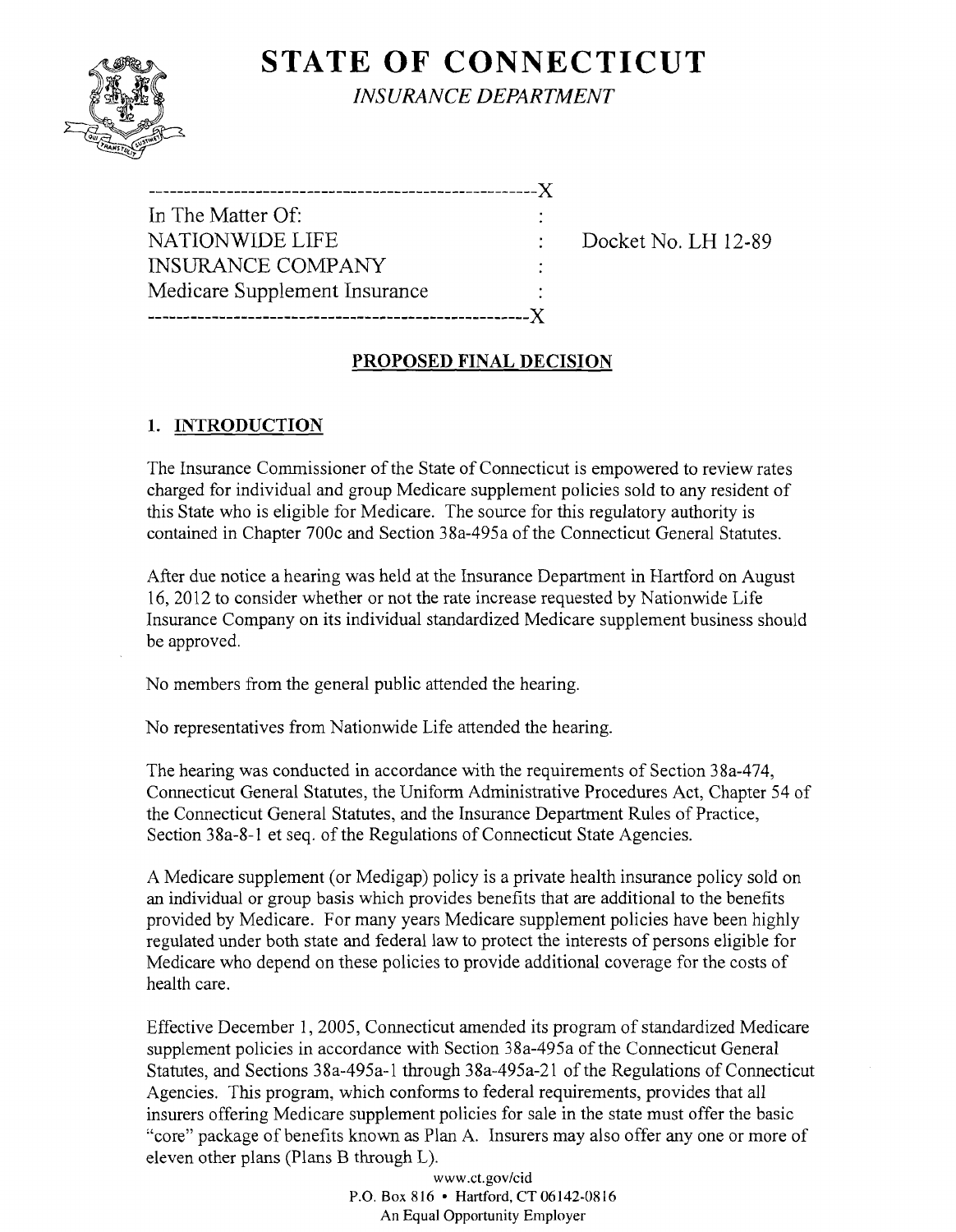Effective January 1,2006, in accordance with Section 38a-495c of the Connecticut General Statutes (as amended by Public Act 05-20) premiums for all Medicare supplement policies in the state must use community rating. Rates for Plans A through L must be computed without regard to age, gender, previous claims history or the medical condition of any person covered by a Medicare supplement policy or certificate.

The statute provides that coverage under Plan A through L may not be denied on the basis of age, gender, previous claims history or the medical condition of any covered person. Insurers may exclude benefits for losses incurred within six months from the effective date of coverage based on a pre-existing condition.

Effective October 1, 1998, carriers that offer Plan B or Plan C must make these plans as well as Plan A, available to all persons eligible for Medicare by reason of disability.

Insurers must also make the necessary arrangements to receive notice of all claims paid by Medicare for their insureds so that supplemental benefits can be computed and paid without requiring insureds to file claim forms for such benefits. This process of direct notice and automatic claims payment is commonly referred to as "piggybacking" or "crossover".

Sections 38a-495 and 38a-522 of the Connecticut General Statutes, and Section 38a-495a-IO of the Regulations of Connecticut Agencies, state that individual and group Medicare supplement policies must have anticipated loss ratios of 65% and 75%, respectively. Under Sections 38a-495-7 and 38a-495a-IO of the Regulations of Connecticut Agencies, filings for rate increases must demonstrate that actual and expected losses in relation to premiums meet these standards, and anticipated loss ratios for the entire future period for which the requested premiums are calculated to provide coverage must be expected to equal or exceed the appropriate loss ratio standard.

Section 38a-473 of the Connecticut General Statutes provides that no insurer may incorporate in its rates for Medicare supplement policies factors for expenses that exceed 150% of the average expense ratio for that insurer's entire written premium for all lines of health insurance for the previous calendar year.

#### II. **FINDING OF FACT**

After reviewing the exhibits entered into the record of this proceeding, and utilizing the experience, technical competence and specialized knowledge of the Insurance Department, the undersigned makes the following findings of fact:

- 1. Nationwide Life Insurance Company has requested a 7.5% rate increase for its individual standardized Medicare supplement policy forms 2121 CT94 (Plan A), 2122CT94 (Plan B), and 2123CT94 (Plan F).
- 2. There were 3,664 policies nationwide and 207 in Connecticut as of 12/31/11. The majority of these policies are in Plan F, 2,547 nationwide and 91 in Connecticut.
- 3. This is a closed block of business.
- 4. The last rate increase approved was 5.0% for all three plans, with an approval date of 7/25/11.